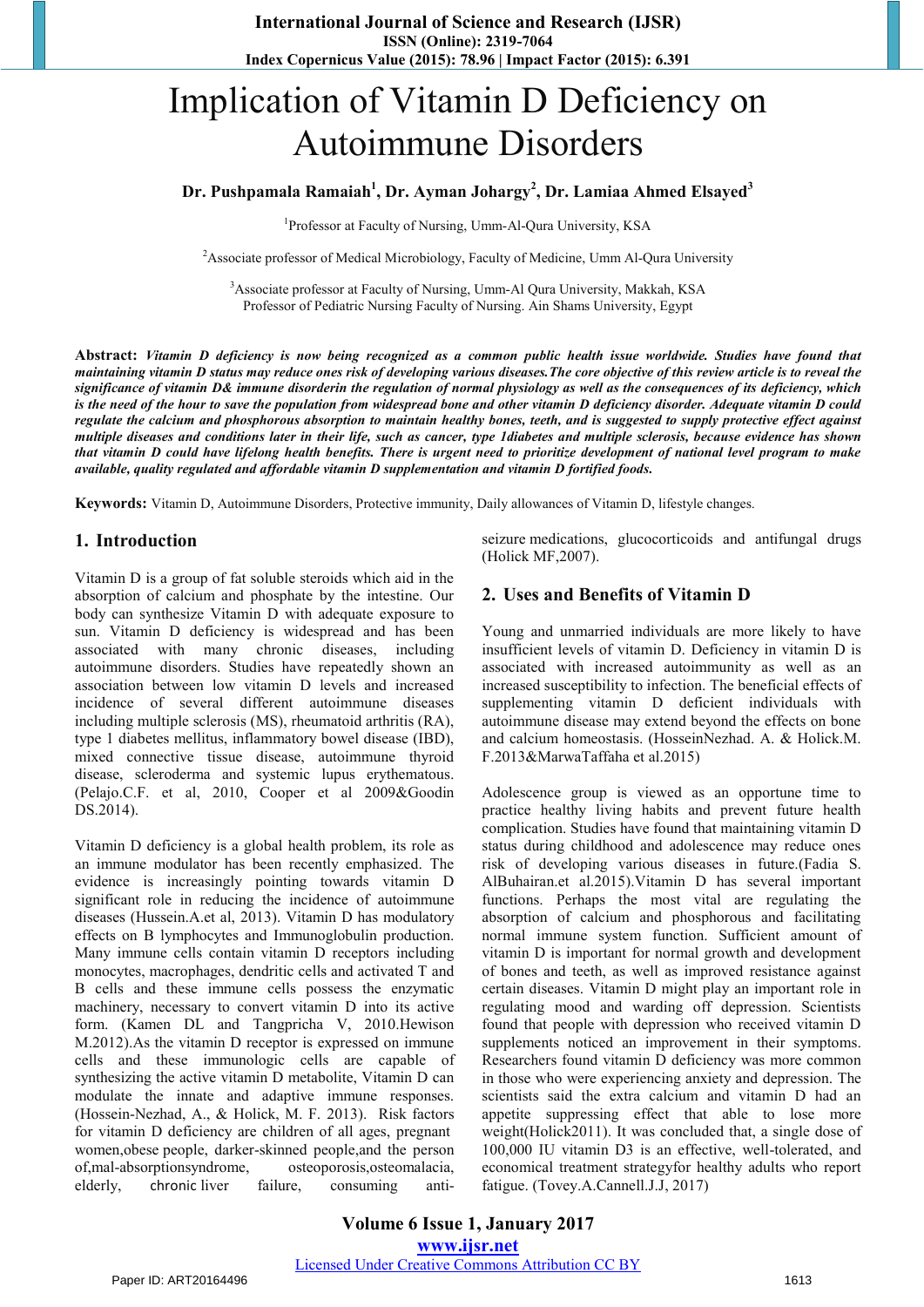#### **International Journal of Science and Research (IJSR) ISSN (Online): 2319-7064 Index Copernicus Value (2015): 78.96 | Impact Factor (2015): 6.391**

There are several studies recently conducted over 12000 adolescents in Saudi Arabia, to identify health risk behaviors and the health status in this population. Among them, 28% of the adolescents reported having a chronic health conditions, 3 % reported symptoms of depression, 30% were considered overweight or obese, and this is the largest study in Saudi Arabia, shockingly this research revealed, high prevalence of vitamin D deficiency as follows: 96% were vitamin D deficient, defined by levels less than 20ng/ml. (Al Buhairan, L. et al., 2015).Determinants often include, age, race, time spent outdoors, or sunlight exposure, geographic region of residence, season of blood draw, body mass index or body fatness, and physical activity. Hence we need to better understand intra-individual variation in 25(OH) concentrations among people and how this variability relates to disease status.Vitamin D helps fight diseases such as colon cancer, breast cancer, heart disease, Type II diabetes, and the common flu. He also pointed out that the recommended period for sun exposure to the sun is half-anhour, three to four days a week. (Al-Daggrey., 2014)

# **3. Vitamin D and Protective Immunity**

Several factors affect your immune system, so take a comprehensive approach at keeping it running tip-top. There are relationships between low level vitamin D with single or multiple autoimmune diseases. Vitamin D levels would be determined from plasma samples obtained fromthe blood specimens to measure autoantibodies, serum IFNα activity and B cell activation (White, J.H.2012).

An autoimmune disorder may affect one or more organ or tissue types. Areas often affected by autoimmune disorders include: Blood vessels, Connective tissues, [Endocrine](https://www.nlm.nih.gov/medlineplus/ency/article/002351.htm) glands such as the thyroid or pancreas, Joints, Muscles, Red blood cells, Skin. Autoimmune disease affects up to 50 million Americans, according to the [American Autoimmune Related](https://www.aarda.org/autoimmune-information/autoimmune-statistics)  [Diseases Association \(AARDA\).](https://www.aarda.org/autoimmune-information/autoimmune-statistics) As a result, your immune system attacks healthy cells & changes in organ function. There are as many as 80 types of autoimmune diseases. Many of them have similar symptoms, which makes them very difficult to diagnose. Vitamin D has been used to treat infections such as tuberculosis before the advent of effective antibiotics. Tuberculosis patients were sent to sanatoriums where treatment included exposure to sunlight which was thought to directly kill the tuberculosis. Cod liver oil, a rich source of vitamin D has also been employed as a treatment for tuberculosis as well as for general increased protection from infections(White, J.H.2012, Pelajo CF,etal., 2010&Mora, J.R.etal., 2008)

The implications of vitamin D deficiency on the immune system have become clearer in recent years and vitamin D deficiency increasedthe susceptibility to infection and a diathesis, in a genetically susceptible host to autoimmunity. Many lifestyle and environmental factors can affect your ability to get sufficient amounts of vitamin D through the sun alone. These factors include: pollution, use of sunscreen, spending more time indoors, living in big cities where buildings block the sunlight, having darker skin. (Adams JS. &Hewison M.2010). Vitamin D supplementation may be needed for the prevention of osteoporosis and for pain relief in patients with RA. (Kamen DL, Tangpricha. 2010& Pelajo CF, et al. 2010). Further to this, there is increasing epidemiologic evidence linking vitamin D deficiency and autoimmune diseases including multiple sclerosis (MS), rheumatoid arthritis (RA), diabetes mellitus (DM), inflammatory bowel disease and systemic lupus erythematosus (SLE).Lower maternal intake of vitamin D during pregnancy in women whose prospective child were at risk of developing autoimmune DM &associated with increased risk of the child developing pancreatic autoimmunity. (Pelajo CF, etal.2010[.Kriegel](https://www.ncbi.nlm.nih.gov/pubmed/?term=Kriegel%20MA%5BAuthor%5D&cauthor=true&cauthor_uid=21047669)  [MA1](https://www.ncbi.nlm.nih.gov/pubmed/?term=Kriegel%20MA%5BAuthor%5D&cauthor=true&cauthor_uid=21047669), etal., 2011). In conclusion, it appears that vitamin D deficiency is highly prevalent in patients with RA& linked to diffuse musculoskeletal pain.

Many [malignant](http://lpi.oregonstate.edu/mic/glossary#malignant) tumors including breast, lung, skin (melanoma), [colon,](http://lpi.oregonstate.edu/mic/glossary#colon) and bone suggesting that they might be susceptible to the effects of vitamin Insulin-dependent [diabetes mellitus](http://lpi.oregonstate.edu/mic/glossary#diabetes-mellitus) (type 1 diabetes mellitus) and [systemic](http://lpi.oregonstate.edu/mic/glossary#systemic-lupus-erythematosus)  [lupus erythematous](http://lpi.oregonstate.edu/mic/glossary#systemic-lupus-erythematosus) (SLE) are examples of [autoimmune](http://lpi.oregonstate.edu/mic/glossary#autoimmune-disease)  [diseases.](http://lpi.oregonstate.edu/mic/glossary#autoimmune-disease) Autoimmune diseases occur when the body mounts an immune response against its own tissue, rather than a foreign [pathogen.](http://lpi.oregonstate.edu/mic/glossary#pathogen) Type 1 diabetes mellitus, insulinproducing β-cells of the [pancreas](http://lpi.oregonstate.edu/mic/glossary#pancreas) are the target of an inappropriate immune response. (Zahid etal.2011Tovey, 2017) suggested that, clinical trials are needed to determine, whether vitamin D supplementation may help prevent or improve outcomes for colorectal cancer patients. (Tovey.A.Cannell.J.J, 2017)

# **4. Natural Sources of Vitamin D**

| Food                                      | <b>Amount</b>    | % Daily<br>Value<br>227% |
|-------------------------------------------|------------------|--------------------------|
| Cod liver oil, 1<br>tablespoon            | 1360 IU / 34 mcg |                          |
| Salmon, cooked, 3<br>ounces (85 g)        | 447 IU / 11 mcg  | 75%                      |
| Tuna, canned in water,<br>3 ounces (85 g) | 154 IU / 4 mcg   | 26%                      |
| Beef liver, cooked, 3<br>ounces (85 g)    | 42 IU / 1 mcg    | 7%                       |
| 1 large whole egg (D is<br>found in yolk) | 41 IU / 1mcg     | 7%                       |
| 1 sardine, canned in<br>oil, drained      | 23 IU / 0.6 mcg  | 4%                       |

**Figure 1:** Institute of Medicine, 2010

As shown at figure (1) Vitamin D is oil soluble, which means you need to eat fat to absorb it. Natural foods high in vitamin D include fish oils, fatty fish, mushrooms, beef liver, cheese, and egg yolks. In addition, vitamin D is widely added to many foods such as milk and orange juice, and can also simply be consumed as a [supplement.](https://bit.ly/2fiMXqC) Foods that contain vitamin D include:salmon,sardines,egg yolk,shrimp,milk(fortified),cereal(fortified),yogurt(fortified) ,orange juice(fortified).(Institute of Medicine, 2010.Holick MF.2011).

## **5. Prevention of Autoimmune Diseases**

Osteoporosis is a disease of increased bone fragility, and it is a major cause of morbidity and economic burden worldwide.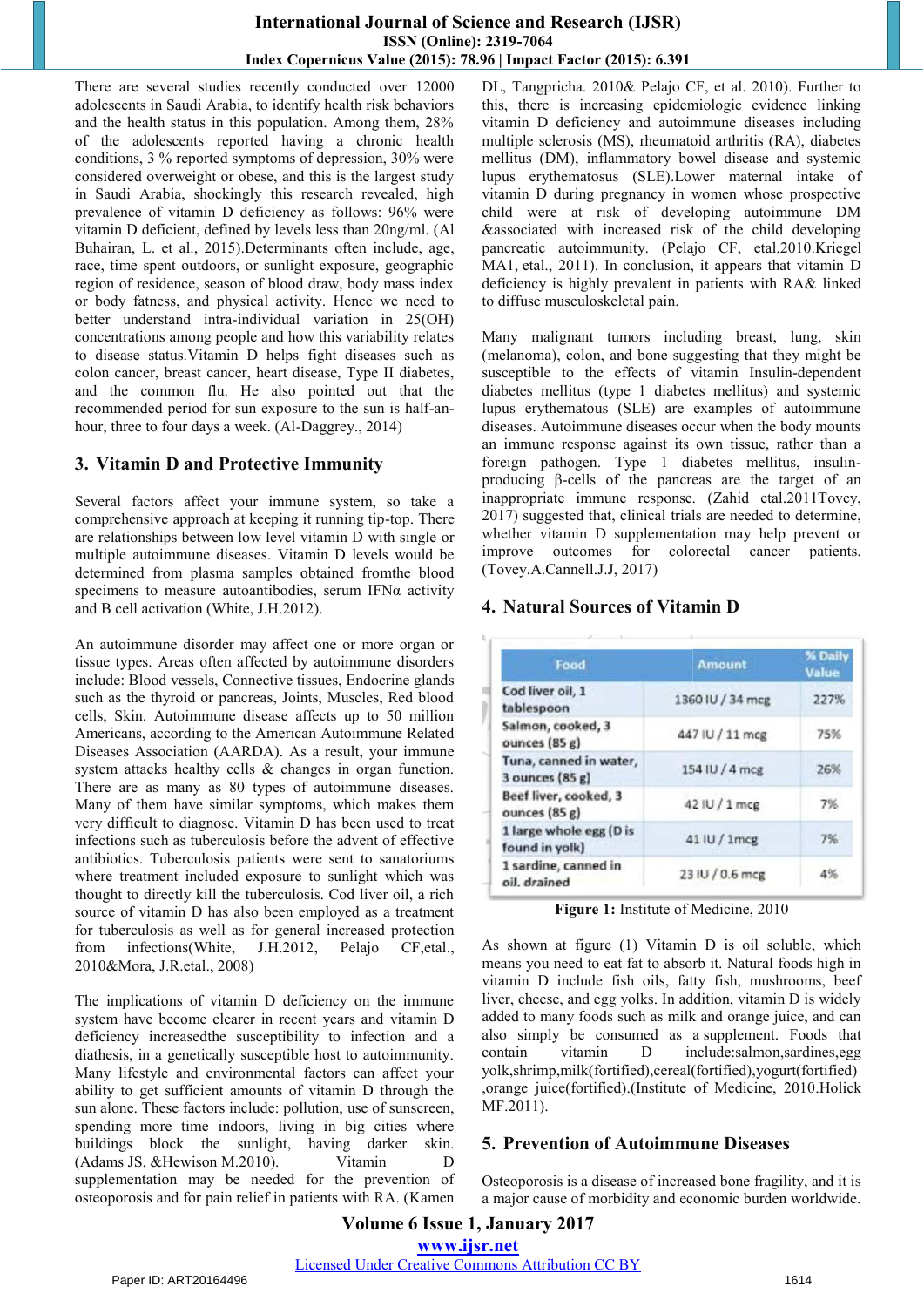#### **International Journal of Science and Research (IJSR) ISSN (Online): 2319-7064 Index Copernicus Value (2015): 78.96 | Impact Factor (2015): 6.391**

It is not restricted to adults, it can occur in children and adolescents. The recent exponential surge in vitamin D research for the past 10 years, reflect the global epidemic of vitamin deficiency and its potential impact on several chronic diseases in both children and adults. Still, a combination of baseline blood 25(OH) D concentrations and questions about lifetime dietary, supplemental, and sunlight exposure in estimating, vitamin D status for a longer duration, remain understudied (Neville H Golden and Steven A Abrams, 2013).

Figure (2) showed that obtaining a combination of sensible sun exposure along with adequate vitamin D supplementation for all children and adults will prevent vitamin D deficiency in the general population, maximizing bone health and reducing the risk of many chronic diseases associated with vitamin D deficiency. From birth and throughout childhood recommends 400 IU vitamin D/day[.](http://bestpractice.bmj.com/best-practice/monograph/641/resources/references.html#ref-70) The Institute of Medicine (IOM) Older as well as adults receive 600 IU of vitamin D a day. For children older than 8 years old and all adults the upper limit has been raised to 4000 IU of vitamin D a day.Institute of Medicine (IOM, 2010).



**Figure 2:** Sunlight and Vit D

## **6. Recommended Dietary Allowance of Vitamin D**

There has been some controversy over the amount of vitamin D needed for healthy functioning.Figure (3) showed daily requirement of vitamin D should be from 400 to 800 IU in all ages, and especially, from age of a few years old to over 70 years, it should be at least 800 IU. The minimum vitamin D intake should come from a blood test given in the fall or winter. (Institute of Medicine, 2010 &Holick MF.2010).

| Recommended Dietary Allowances (RDAs) for Vitamin D [1] |               |                    |                                       |                    |  |
|---------------------------------------------------------|---------------|--------------------|---------------------------------------|--------------------|--|
| Age                                                     | Male          | Female             | Pregnancy                             | Lactation          |  |
| $0-12$ months <sup>*</sup>                              | <b>400 TU</b> | <b>400 IU</b>      |                                       |                    |  |
|                                                         | $(10$ mcg $)$ | $(10$ mcg)         |                                       |                    |  |
| $1 - 13$ years                                          | 600 IU        | <b>600 IU</b>      |                                       |                    |  |
|                                                         | $(15$ meg)    | $(15 \text{ mag})$ |                                       |                    |  |
| $14 - 13$ years                                         | 600 IU        | 600 IU             | 600 IU                                | 600 IU             |  |
|                                                         | $(15$ meg)    | $(15 \text{ mag})$ | $(15 \text{ meg})$                    | $(15 \text{ mag})$ |  |
| $19 - 50$ years                                         | 600 HH        | 600 111            | 600 IU                                | <b>600 IU</b>      |  |
|                                                         | $(15$ meg)    | $(15 \text{ m})$   | $(15$ meg)                            | $(15 \text{ m})$   |  |
| $51 - 70$ years                                         | 600 IU        | <b>600 IU</b>      |                                       |                    |  |
|                                                         | $(15$ meg)    | $(15 \text{ m})$   |                                       |                    |  |
| $>70$ years                                             | <b>200 IU</b> | <b>800 IU</b>      |                                       |                    |  |
|                                                         | $(20$ meg)    | $(20$ mog)         |                                       |                    |  |
| <sup>*</sup> Adequate Intake (AI)                       |               |                    | Taken from ODS http://ods.od.nih.gov/ |                    |  |

**Figure 3:** Daily Dietary Allowance of Vitamin D

It is currently agreed that the measurement of total [serum](http://lpi.oregonstate.edu/mic/glossary#serum) 25-hydroxyvitamin D concentration (1 ng/mL corresponding to 2.5 nmol/L) is the best indicator to evaluate vitamin D status. The World Health Organization (WHO) and the review undertaken to inform the new Nordic Nutrition Recommendations, NNR 2012, (Nordic Councils of Ministers 2014) have also defined vitamin D insufficiency as a serum 25(OH) D below 50nmol/L with Serum 25(OH)D below 25nmol/L considered to indicate Deficiency. (WHO Scientific group on the Prevention and Management of Osteoporosis 2003; Lamberg-Allardt et al.2013). However, high-quality evidence is still needed to ensure that the current cutoff values, which is optimal to define states of deficiency[.\(Raimondi et al 2009,H](http://lpi.oregonstate.edu/mic/vitamins/vitamin-D#reference72)olick MF et al 201[1,Goodin DS, 2014\)\)](http://lpi.oregonstate.edu/mic/vitamins/vitamin-D#reference103)

# **7. Health education on healthy lifestyle intervention and Oral vitamin D Supplementation**

According to Recommendations for vitamin intake, endorsed by the Institute of Medicine, the Endocrine Society and the American Academy of Pediatrics, suggest monitoring 25(OH)D levels among periodically, and initiating treatment if levels fall below 20 ng/ml (50nmol/L). US national institute of health (updated 2014) recommend the daily intake of vitamin D, 400 IU for adolescents, it would also be decided upon their other sources of daily intake of vitamin D.Lifestyle intervention would bring, the knowledge about the sources of vitamin D for their better health to prevent them from suffering with vitamin d deficiency related diseases and complications in their lifetime.